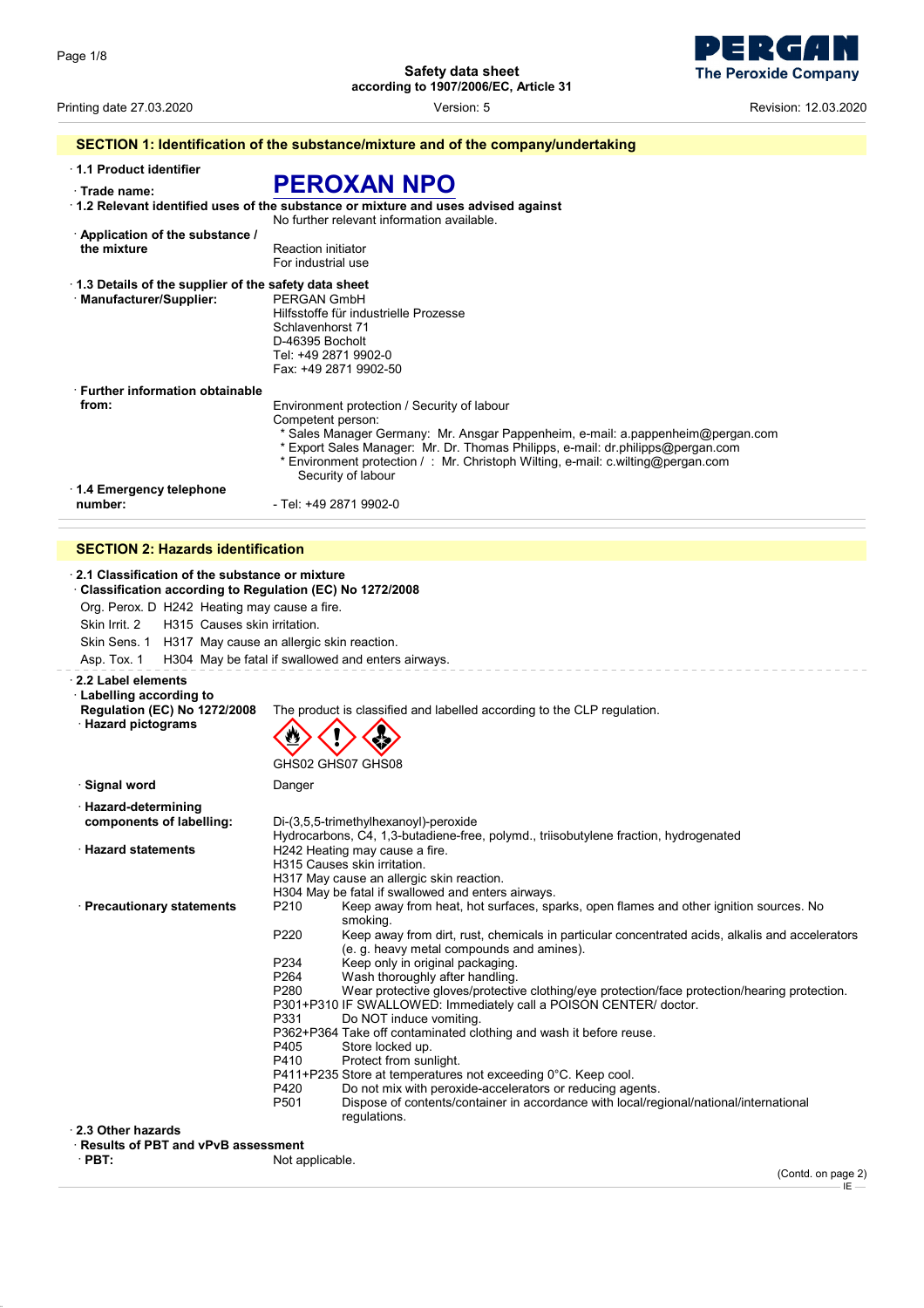Printing date 27.03.2020 **Printing date 27.03.2020 Revision: 12.03.2020 Version: 5 Revision: 12.03.2020** 

**The Peroxide Company** 

## **Trade name:PEROXAN NPO**

· **vPvB:** Not applicable.

(Contd. of page 1)

### **SECTION 3: Composition/information on ingredients**

| 3.2 Chemical characterisation: Mixtures |                                                                                          |        |
|-----------------------------------------|------------------------------------------------------------------------------------------|--------|
| · Dangerous components:                 |                                                                                          |        |
| CAS: 3851-87-4                          | Di-(3,5,5-trimethylhexanoyl)-peroxide                                                    | 70-80% |
| EINECS: 223-356-0                       | Org. Perox. D. H242; Skin Irrit. 2, H315; Skin Sens. 1B, H317                            |        |
| Reg-No.: 01-2119966134-37               |                                                                                          |        |
| CAS: 93685-81-5                         | Hydrocarbons, C4, 1,3-butadiene-free, polymd., triisobutylene fraction, hydrogenated     | 20-25% |
| EINECS: 297-629-8                       | Alternative CAS number: 13475-82-6                                                       |        |
|                                         | Reg-No.: 01-2119490725-29 Flam. Liq. 3, H226; Asp. Tox. 1, H304; Aquatic Chronic 4, H413 |        |
| Additional information:                 | For the wording of the listed hazard phrases refer to section 16.                        |        |

#### **SECTION 4: First aid measures**



| . Suitable extinguishing agents: CO2, powder or water spray. Fight larger fires with water spray or alcohol resistant foam. |
|-----------------------------------------------------------------------------------------------------------------------------|
|                                                                                                                             |
| Under certain fire conditions, traces of other toxic gases cannot be excluded.<br>Hydrocarbons, carbondioxide and -monoxid. |
|                                                                                                                             |
| Do not inhale explosion gases or combustion gases.                                                                          |
| Cool endangered receptacles with water spray.                                                                               |
| Self-protection first!                                                                                                      |
|                                                                                                                             |

#### **SECTION 6: Accidental release measures**

| 6.1 Personal precautions,<br>protective equipment and |                                                                                                                        |
|-------------------------------------------------------|------------------------------------------------------------------------------------------------------------------------|
| emergency procedures                                  | Keep away from ignition sources.                                                                                       |
|                                                       | In case of further temperature should be cooled with waterspray from a safe distance.                                  |
|                                                       | Wear breathing apparatus with filter A during decomposition of materials.                                              |
|                                                       | Wear protective equipment. Keep unprotected persons away.                                                              |
| 6.2 Environmental precautions:                        | $\bigotimes$<br>Do not allow to enter sewers/ surface or ground water.                                                 |
| 6.3 Methods and material for                          |                                                                                                                        |
| containment and cleaning up:                          | Dispose contaminated material as waste according to item 13.<br>Ensure adequate ventilation.                           |
|                                                       | Large quantities should be diluted with suitable desensitation agent to a concentration below 10 % before<br>disposal. |
|                                                       | Soak up with absorbant material (e. g. Vermiculit) and dispose of in accordance with government<br>regulations.        |
|                                                       |                                                                                                                        |

· **6.4 Reference to other sections** See Section 7 for information on safe handling. See Section 8 for information on personal protection equipment.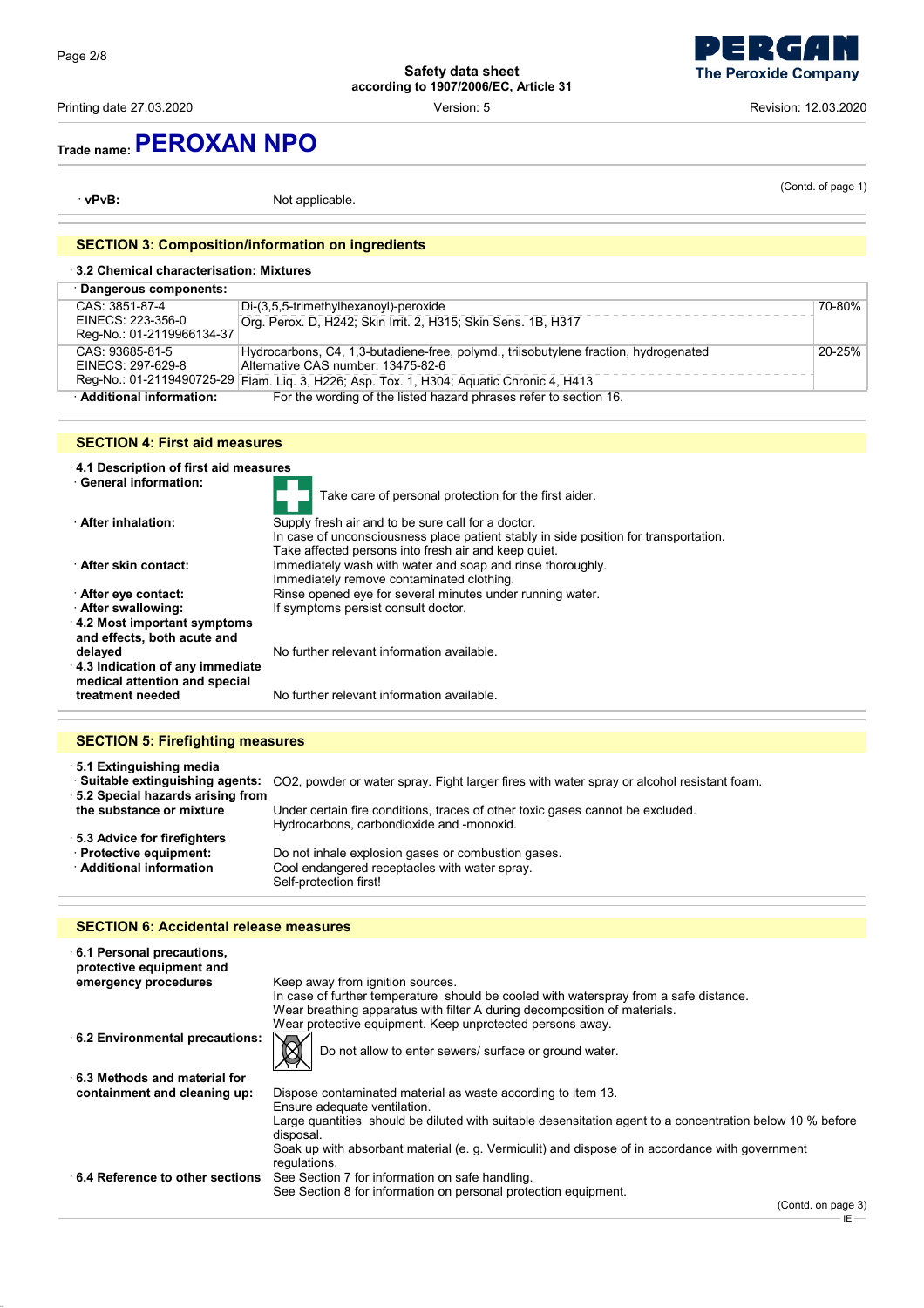$\blacksquare$ **The Peroxide Company** 

- 7

Printing date 27.03.2020 Version: 5 Revision: 12.03.2020

**Trade name:PEROXAN NPO**

|                                        | See Section 13 for disposal information.<br>In case of large spillage the environmental authority should be informed.                           |
|----------------------------------------|-------------------------------------------------------------------------------------------------------------------------------------------------|
| <b>SECTION 7: Handling and storage</b> |                                                                                                                                                 |
| ⋅7.1 Precautions for safe              |                                                                                                                                                 |
| handling                               | Keep away from heat and direct sunlight.                                                                                                        |
|                                        | Open and handle receptacle with care.                                                                                                           |
|                                        | Prevent formation of aerosols.                                                                                                                  |
|                                        | Wear suitable respiratory protective device when decanting larger quantities without extractor facilities.                                      |
|                                        | Do not refill residue into storage receptacles.                                                                                                 |
|                                        | Restrict the quantity stored at the work place.<br>Before break and at the end of work hands should be thoroughly washed.                       |
|                                        | Only use tools made of suitable materials (e. g. polyethylene or stainless steel).                                                              |
|                                        | Keep away from dirt, rust, chemicals in particular concentrated acids, alkalis and accelerators (e. g. heavy-                                   |
|                                        | metal compounds and amines).                                                                                                                    |
|                                        | While using do not eat, drink or smoke.                                                                                                         |
|                                        | Do not generate flames or sparks.                                                                                                               |
|                                        | Keep product and emptied container away from heat and sources of ignition.                                                                      |
|                                        | Avoid shock and friction.                                                                                                                       |
|                                        | Take precautionary measures against static discharges.                                                                                          |
|                                        | Do not smoke.                                                                                                                                   |
|                                        |                                                                                                                                                 |
| · Information about fire - and         |                                                                                                                                                 |
| explosion protection:                  | Protect from heat.                                                                                                                              |
|                                        | Protect against electrostatic charges.                                                                                                          |
|                                        | Prevent impact and friction.                                                                                                                    |
|                                        | Use explosion-proof apparatus / fittings and spark-proof tools.                                                                                 |
|                                        | Fumes can combine with air to form an explosive mixture.                                                                                        |
|                                        | Wear shoes with conductive soles.                                                                                                               |
|                                        | Formation of flammable or explosive gas/air-mixtures is possible.                                                                               |
|                                        | Avoid open flames, sparks, direct sunlight and other sources of ignition.                                                                       |
|                                        | Keep ignition sources away - Do not smoke.                                                                                                      |
|                                        | .7.2 Conditions for safe storage, including any incompatibilities                                                                               |
| · Storage:                             | Pay attention to the special requirements of your local autorithies for storing dangerous goods.                                                |
| · Requirements to be met by            |                                                                                                                                                 |
| storerooms and receptacles:            | Store only in the original receptacle.                                                                                                          |
|                                        | Prevent any seepage into the ground.                                                                                                            |
|                                        | Use only receptacles specifically permitted for this substance/product.                                                                         |
| · Information about storage in         |                                                                                                                                                 |
| one common storage facility:           | Do not store or park organic peroxide together with heavy metal compounds and amines.<br>Store away from foodstuffs, drinks and feeding stuffs. |
| Further information about              |                                                                                                                                                 |
| storage conditions:                    | Protect from heat and direct sunlight.<br>Protect from contamination.                                                                           |
| Recommended storage                    |                                                                                                                                                 |
| temperature (To maintain               |                                                                                                                                                 |
| quality):                              | $-8$ 0 °C                                                                                                                                       |
| · Storage class:                       | 5.2                                                                                                                                             |
| .7.3 Specific end use(s)               | No further relevant information available.                                                                                                      |

· **Additional information about**

· **8.1 Control parameters**

· **Ingredients with limit values that require monitoring at the**

**design of technical facilities:** No further data; see item 7.

**workplace:** The product does not contain any relevant quantities of materials with critical values that have to be monitored at the workplace.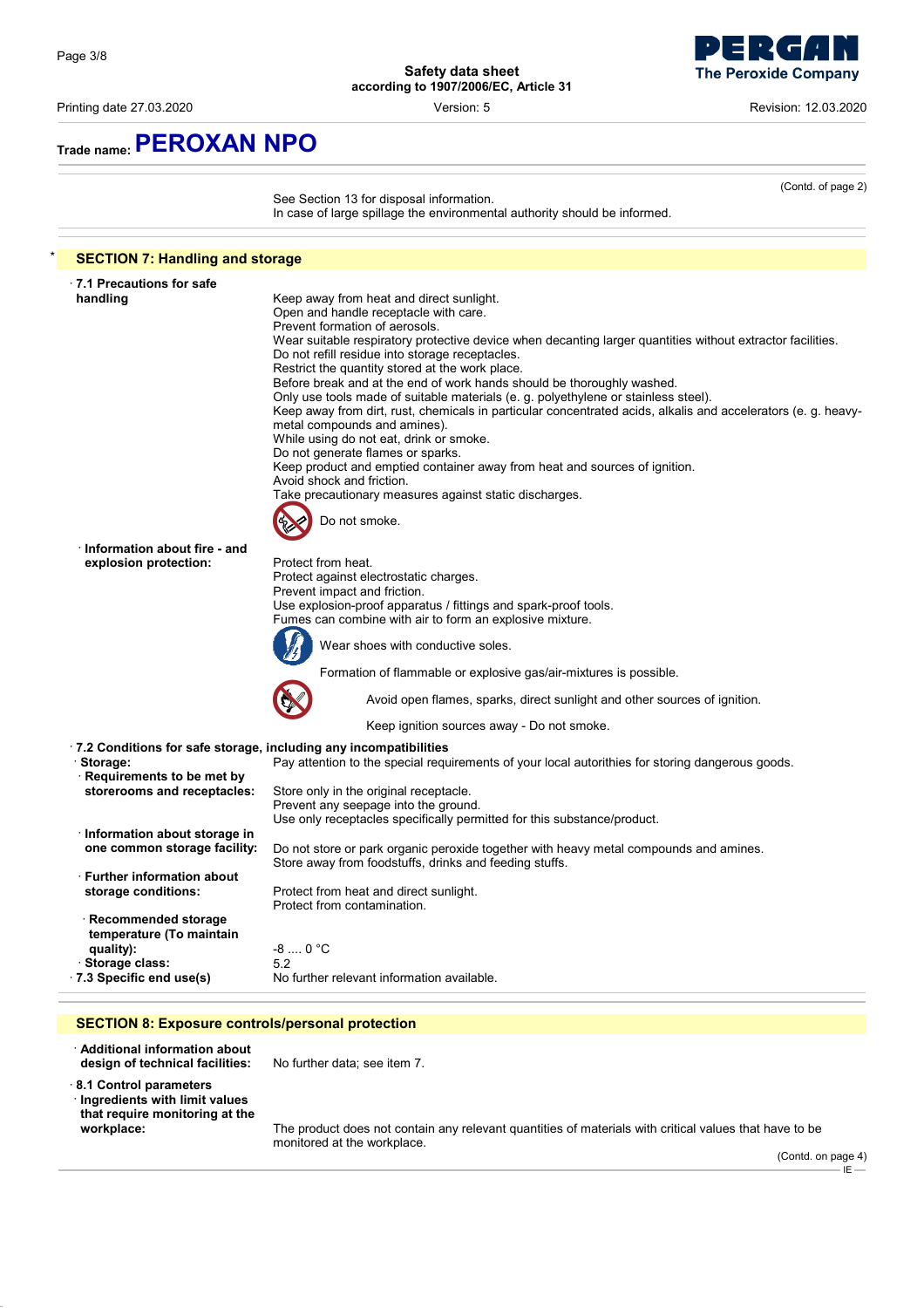Printing date 27.03.2020 Version: 5 Revision: 12.03.2020



# **Trade name:PEROXAN NPO**

|                                                                                                             | (Contd. of page 3)                                                                                                                                                                                                                                                                                                                                                                                                                                                                                                                                           |
|-------------------------------------------------------------------------------------------------------------|--------------------------------------------------------------------------------------------------------------------------------------------------------------------------------------------------------------------------------------------------------------------------------------------------------------------------------------------------------------------------------------------------------------------------------------------------------------------------------------------------------------------------------------------------------------|
| $\cdot$ DNELs                                                                                               |                                                                                                                                                                                                                                                                                                                                                                                                                                                                                                                                                              |
|                                                                                                             | 3851-87-4 Di-(3,5,5-trimethylhexanoyl)-peroxide                                                                                                                                                                                                                                                                                                                                                                                                                                                                                                              |
| Dermal                                                                                                      | DNEL Longterm System 0,67 mg/kg bw/day (Worker)                                                                                                                                                                                                                                                                                                                                                                                                                                                                                                              |
|                                                                                                             | Inhalative DNEL Longterm System 1,18 mg/m3 (Worker)                                                                                                                                                                                                                                                                                                                                                                                                                                                                                                          |
| · PNECs                                                                                                     |                                                                                                                                                                                                                                                                                                                                                                                                                                                                                                                                                              |
|                                                                                                             | 3851-87-4 Di-(3,5,5-trimethylhexanoyl)-peroxide                                                                                                                                                                                                                                                                                                                                                                                                                                                                                                              |
| PNEC Marinewater sed 0,048 mg/kg sed dw (-)                                                                 |                                                                                                                                                                                                                                                                                                                                                                                                                                                                                                                                                              |
| <b>PNEC Freshwater</b>                                                                                      | 0,073 mg/l (AF 100)                                                                                                                                                                                                                                                                                                                                                                                                                                                                                                                                          |
| PNEC Freshwater sed                                                                                         | $0,48$ mg/kg sed dw $(-)$                                                                                                                                                                                                                                                                                                                                                                                                                                                                                                                                    |
| <b>PNEC Soil</b>                                                                                            | 0,054 mg/kg soil dw (-)                                                                                                                                                                                                                                                                                                                                                                                                                                                                                                                                      |
| <b>PNEC STP</b>                                                                                             | 75 mg/l (AF 10)                                                                                                                                                                                                                                                                                                                                                                                                                                                                                                                                              |
| <b>PNEC Marinewater</b>                                                                                     | 0,0073 mg/l (AF 1.000)                                                                                                                                                                                                                                                                                                                                                                                                                                                                                                                                       |
| · Additional information:                                                                                   | The lists valid during the making were used as basis.                                                                                                                                                                                                                                                                                                                                                                                                                                                                                                        |
| 8.2 Exposure controls<br>· Personal protective equipment:<br>· General protective and<br>hygienic measures: | The usual precautionary measures are to be adhered to when handling chemicals.<br>Keep away from foodstuffs, beverages and feed.<br>Immediately remove all soiled and contaminated clothing<br>Wash hands before breaks and at the end of work.<br>Store protective clothing separately.<br>Avoid close or long term contact with the skin.<br>Avoid contact with the eyes and skin.<br>Do not eat, drink, smoke or sniff while working.<br>Use skin protection cream for skin protection.<br>Be sure to clean skin thoroughly after work and before breaks. |
| · Respiratory protection:                                                                                   | Not necessary if room is well-ventilated.<br>Use suitable respiratory device when it exceed exposure limit and when insufficiently ventilated.                                                                                                                                                                                                                                                                                                                                                                                                               |
| · Protection of hands:                                                                                      | Only use chemical-protective gloves with CE-labelling of category III.<br>Selection of the glove material on consideration of the penetration times, rates of diffusion and the<br>degradation<br>Protective gloves                                                                                                                                                                                                                                                                                                                                          |
| · Material of gloves                                                                                        | The selection of the suitable gloves does not only depend on the material, but also on further marks of<br>quality and varies from manufacturer to manufacturer.<br>Butyl rubber, BR<br>Fluorocarbon rubber (Viton)<br>Nitrile rubber, NBR<br>Neoprene                                                                                                                                                                                                                                                                                                       |
| · Penetration time of glove                                                                                 |                                                                                                                                                                                                                                                                                                                                                                                                                                                                                                                                                              |
| material                                                                                                    | The exact break trough time has to be found out by the manufacturer of the protective gloves and has to be<br>observed.                                                                                                                                                                                                                                                                                                                                                                                                                                      |
| · Eye protection:                                                                                           | Tightly sealed goggles                                                                                                                                                                                                                                                                                                                                                                                                                                                                                                                                       |
| · Body protection:                                                                                          | Protective work clothing                                                                                                                                                                                                                                                                                                                                                                                                                                                                                                                                     |
|                                                                                                             | <b>SECTION 9: Physical and chemical properties</b>                                                                                                                                                                                                                                                                                                                                                                                                                                                                                                           |
| <b>General Information</b><br>· Appearance:                                                                 | 9.1 Information on basic physical and chemical properties                                                                                                                                                                                                                                                                                                                                                                                                                                                                                                    |
| · Form:<br>· Colour:                                                                                        | Fluid                                                                                                                                                                                                                                                                                                                                                                                                                                                                                                                                                        |
| · Odour:                                                                                                    | Colourless<br>Characteristic                                                                                                                                                                                                                                                                                                                                                                                                                                                                                                                                 |
| <b>Odour threshold:</b>                                                                                     | Not determined.                                                                                                                                                                                                                                                                                                                                                                                                                                                                                                                                              |

IE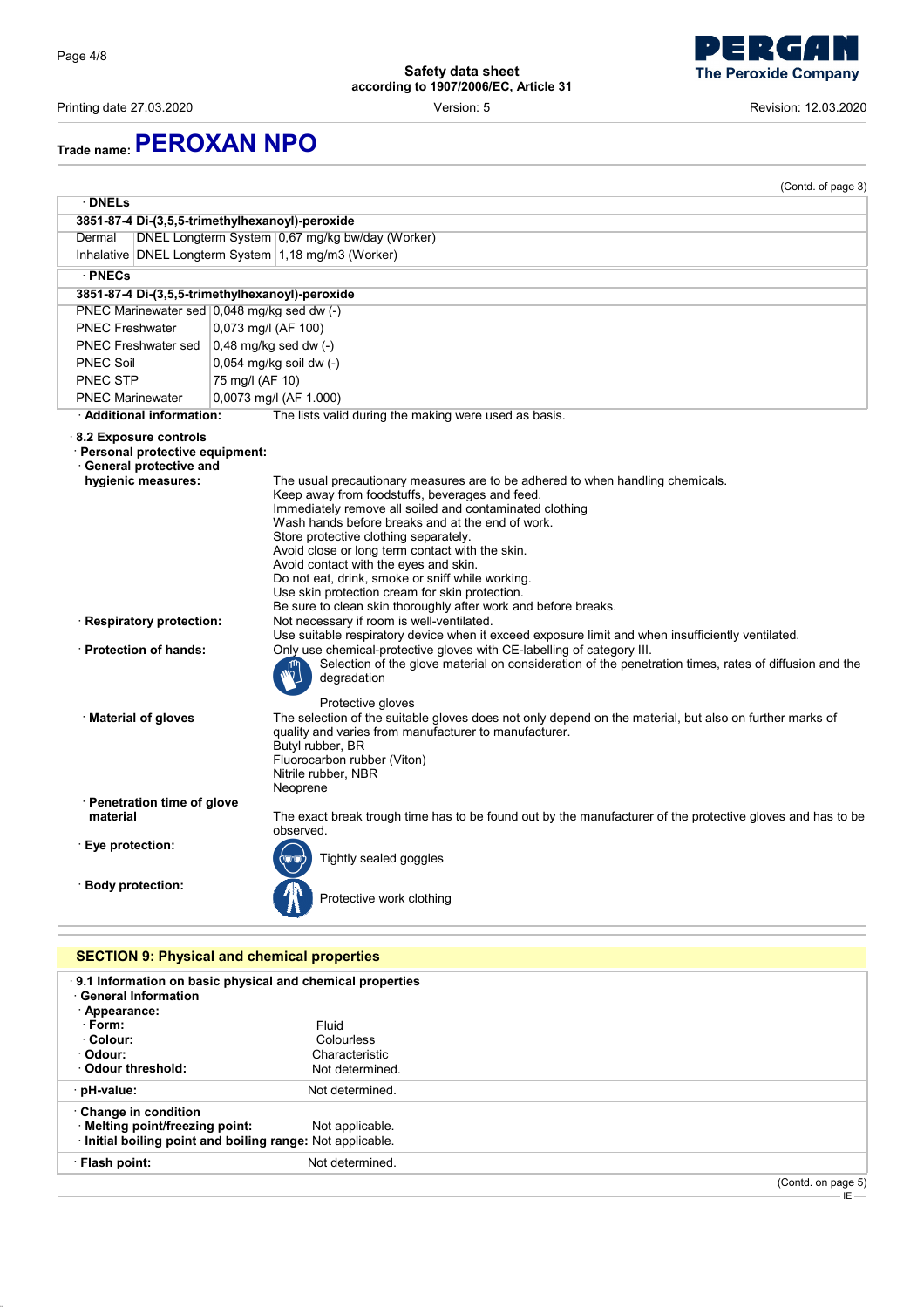Printing date 27.03.2020 **Printing date 27.03.2020 Revision: 12.03.2020 Version: 5 Revision: 12.03.2020** 

## **Trade name:PEROXAN NPO**

| · Flammability (solid, gas):<br>Not applicable.          |                                                                                             |
|----------------------------------------------------------|---------------------------------------------------------------------------------------------|
|                                                          |                                                                                             |
| $+20$ °C (SADT)<br>Decomposition temperature:            |                                                                                             |
| · Auto-ignition temperature:                             | Product is not selfigniting.                                                                |
| <b>Explosive properties:</b>                             | Product is not explosive. However, formation of explosive air/vapour mixtures are possible. |
| <b>Explosion limits:</b>                                 |                                                                                             |
| · Lower:<br>Not determined                               |                                                                                             |
| Not determined.<br>· Upper:                              |                                                                                             |
| · Vapour pressure:<br>Not determined.                    |                                                                                             |
| · Density at 20 °C:<br>$0,87$ g/cm <sup>3</sup>          |                                                                                             |
| · Relative density<br>Not determined.                    |                                                                                             |
| · Vapour density<br>Not determined.                      |                                                                                             |
| <b>Evaporation rate</b><br>Not determined.               |                                                                                             |
| · Solubility in / Miscibility with                       |                                                                                             |
| Undetermined.<br>water:                                  |                                                                                             |
| · Partition coefficient: n-octanol/water: not determined |                                                                                             |
| · Viscosity:                                             |                                                                                             |
| ∙ Dynamic:<br>Not determined                             |                                                                                             |
| · Kinematic:<br>Not determined.                          |                                                                                             |
| ⋅ 9.2 Other information                                  | No further relevant information available.                                                  |
| $3,8 - 3,9 %$<br>· Active oxygen                         |                                                                                             |

#### **SECTION 10: Stability and reactivity**

#### · **10.1 Reactivity** No further relevant information available. · **10.2 Chemical stability** · **Thermal decomposition /** SADT (Self Accelerating Decomposition Temperature) is the lowest temperature at which self accelerating decomposition may occur with substance in the packaging as used in transport. A dangerous selfaccelerating decomposition reaction and, under certain circumstances, explosion or fire can be cause decomposition at and above the temperature. Contact with incompatible substances can cause decomposition at or below the SADT. No decomposition if used and stored according to specifications. To avoid thermal decomposition do not overheat. · **10.3 Possibility of hazardous reactions** Self-accelerating decomposition at SADT.<br>**10.4 Conditions to avoid** No further relevant information available. **10.4 Conditions to avoid** No further relevant information available.<br>**10.5 Incompatible materials:** Rapid decomposition by dirt, rust, chemin Rapid decomposition by dirt, rust, chemicals in particular concentrated acids, alkalis and accelerators (e. g. heavy-metal compounds and amines). · **10.6 Hazardous decomposition products:** Hydrocarbons, carbondioxide and -monoxid. No hazardous decomposition products if used and stored according to specifications. · **Additional information:** Emergency procedures will vary depending on conditions. The customer should have an emergency response plane in place.

### **SECTION 11: Toxicological information**

| 11.1 Information on toxicological effects                                                       |                                                                                                 |  |
|-------------------------------------------------------------------------------------------------|-------------------------------------------------------------------------------------------------|--|
| <b>Acute toxicity</b>                                                                           | Based on available data, the classification criteria are not met.                               |  |
| <b>LD/LC50 values relevant for classification:</b>                                              |                                                                                                 |  |
| 3851-87-4 Di-(3,5,5-trimethylhexanoyl)-peroxide                                                 |                                                                                                 |  |
| LD50 $\geq$ 5.000 mg/kg (rattus)<br>Oral                                                        |                                                                                                 |  |
| Dermal   LD50   > 2.000 mg/kg (rattus)                                                          |                                                                                                 |  |
| 93685-81-5 Hydrocarbons, C4, 1,3-butadiene-free, polymd., triisobutylene fraction, hydrogenated |                                                                                                 |  |
| LD50 $\geq$ 5.000 mg/kg (rattus)<br>Oral                                                        |                                                                                                 |  |
| · Primary irritant effect:                                                                      |                                                                                                 |  |
| · Skin corrosion/irritation                                                                     | Causes skin irritation.                                                                         |  |
|                                                                                                 | Serious eye damage/irritation Based on available data, the classification criteria are not met. |  |
| · Respiratory or skin                                                                           |                                                                                                 |  |
| sensitisation                                                                                   | May cause an allergic skin reaction.                                                            |  |
|                                                                                                 | $\cdot$ CMR effects (carcinogenity, mutagenicity and toxicity for reproduction)                 |  |
| · Germ cell mutagenicity                                                                        | Based on available data, the classification criteria are not met.                               |  |

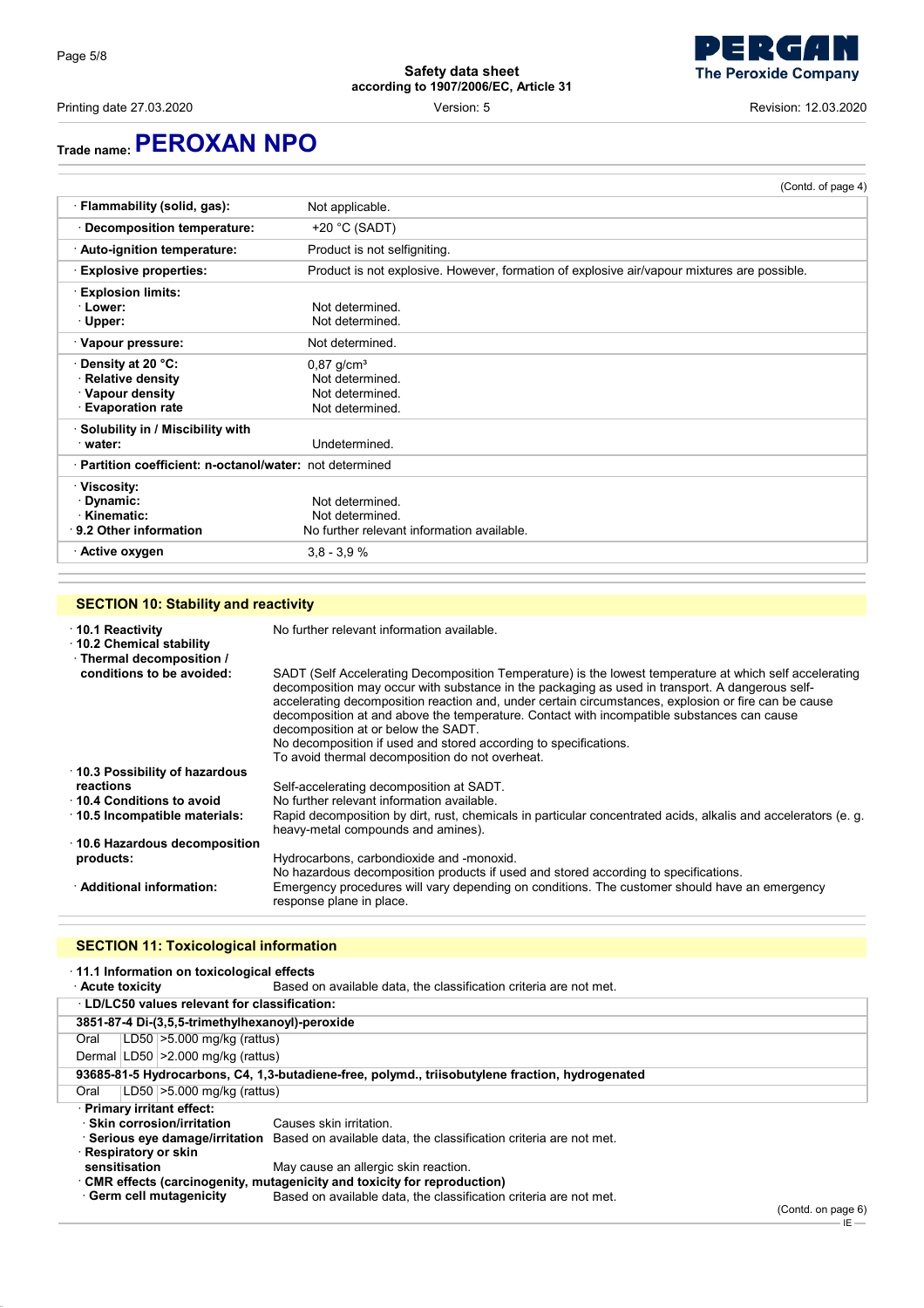Printing date 27.03.2020 **Example 27.03.2020** Version: 5 **Revision: 12.03.2020** Revision: 12.03.2020



## **Trade name:PEROXAN NPO**

| · Carcinogenicity<br>· Reproductive toxicity<br>STOT-single exposure<br>STOT-repeated exposure<br>· Aspiration hazard | Based on available data, the classification criteria are not met.<br>Based on available data, the classification criteria are not met.<br>Based on available data, the classification criteria are not met.<br>Based on available data, the classification criteria are not met.<br>May be fatal if swallowed and enters airways. | (Contd. of page 5) |
|-----------------------------------------------------------------------------------------------------------------------|-----------------------------------------------------------------------------------------------------------------------------------------------------------------------------------------------------------------------------------------------------------------------------------------------------------------------------------|--------------------|
| <b>SECTION 12: Ecological information</b>                                                                             |                                                                                                                                                                                                                                                                                                                                   |                    |
| 12.1 Toxicity                                                                                                         |                                                                                                                                                                                                                                                                                                                                   |                    |
| <b>Aquatic toxicity:</b>                                                                                              |                                                                                                                                                                                                                                                                                                                                   |                    |
|                                                                                                                       | 93685-81-5 Hydrocarbons, C4, 1,3-butadiene-free, polymd., triisobutylene fraction, hydrogenated                                                                                                                                                                                                                                   |                    |
| $EC50 / 48h   > 0.04$ mg/l (daphnia)                                                                                  |                                                                                                                                                                                                                                                                                                                                   |                    |
| $ C50 / 72h  > 0.04$ ma/l (alga)                                                                                      |                                                                                                                                                                                                                                                                                                                                   |                    |

| 12.2 Persistence and                    |                                                                                                        |  |
|-----------------------------------------|--------------------------------------------------------------------------------------------------------|--|
| degradability                           | No further relevant information available.                                                             |  |
| 12.3 Bioaccumulative potential          | No further relevant information available.                                                             |  |
| 12.4 Mobility in soil                   | No further relevant information available.                                                             |  |
| · Additional ecological information:    |                                                                                                        |  |
| <b>General notes:</b>                   | Water hazard class 1 (German Regulation) (Self-assessment): slightly hazardous for water               |  |
|                                         | Do not allow undiluted product or large quantities of it to reach ground water, water course or sewage |  |
|                                         | system.                                                                                                |  |
| 12.5 Results of PBT and vPvB assessment |                                                                                                        |  |
| $\cdot$ PBT:                            | Not applicable.                                                                                        |  |
| · vPvB:                                 | Not applicable.                                                                                        |  |
| 12.6 Other adverse effects              | No further relevant information available.                                                             |  |
|                                         |                                                                                                        |  |

#### **SECTION 13: Disposal considerations**

· **13.1 Waste treatment methods**  $\cdot$  **Recommendation** After diluting with a suitable desentisation agent to 10 %, the solution must be supplied to a special treatment (e. g. thermal utilization) under observance of all official regulations. Must not be disposed together with household garbage. Do not allow product to reach sewage system. · **Waste disposal key:** Please contact your hazardous waste disposers to assign the right EWC-(European waste catalog) number. · **Uncleaned packaging:** · **Recommendation:** This material and its container must be disposed of as hazardous waste.

**SECTION 14: Transport information** · **14.1 UN-Number** · **ADR, IMDG** UN3115 · **14.2 UN proper shipping name** · **ADR** UN3115 ORGANIC PEROXIDE TYPE D, LIQUID, TEMPERATURE CONTROLLED (DI-(3,5,5-TRIMETHYLHEXANOYL) PEROXIDE) · **IMDG** ORGANIC PEROXIDE TYPE D, LIQUID, TEMPERATURE CONTROLLED (DI-(3,5,5-TRIMETHYLHEXANOYL) PEROXIDE) · **14.3 Transport hazard class(es)** · **ADR** diction of the second contract of the second contract of the second contract of the second contract of the second contract of the second contract of the second contract of the second contract of the second contract of the **Class Class** 5.2 (P2) Organic peroxides.<br> **Label** 5.2 · **Label** 5.2 · **IMDG** diction of the second contract of the second contract of the second contract of the second contract of the second contract of the second contract of the second contract of the second contract of the second contract of the · **Class** 5.2 Organic peroxides. (Contd. on page 7)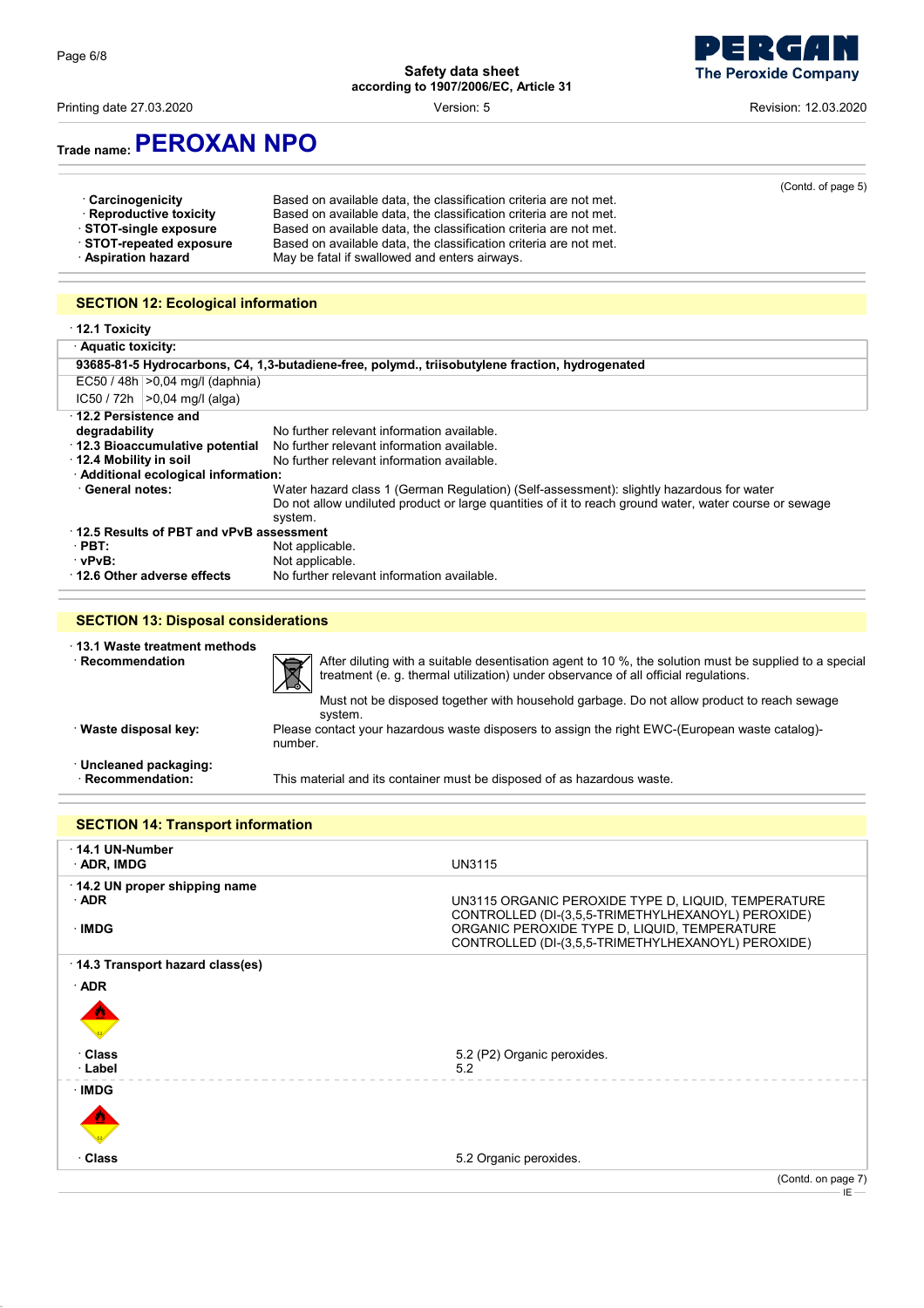Printing date 27.03.2020 Version: 5 Revision: 12.03.2020

## **Trade name:PEROXAN NPO**

|                                                                                                                                                  | (Contd. of page 6)                                                                                                                                                                                                   |
|--------------------------------------------------------------------------------------------------------------------------------------------------|----------------------------------------------------------------------------------------------------------------------------------------------------------------------------------------------------------------------|
| · Label                                                                                                                                          | 5.2                                                                                                                                                                                                                  |
| · IATA<br>· Class<br>· Label                                                                                                                     | X<br>X                                                                                                                                                                                                               |
| 14.4 Packing group<br>· ADR, IMDG                                                                                                                | Void                                                                                                                                                                                                                 |
| 14.5 Environmental hazards:<br>Marine pollutant:                                                                                                 | No                                                                                                                                                                                                                   |
| 14.6 Special precautions for user<br>· Hazard identification number (Kemler code):<br>· Stowage Category<br>· Stowage Code<br>· Segregation Code | Warning: Organic peroxides.<br>D<br>SW1 Protected from sources of heat.<br>SW3 Shall be transported under temperature control.<br>SG35 Stow "separated from" SGG1-acids<br>SG36 Stow "separated from" SGG18-alkalis. |
| 14.7 Transport in bulk according to Annex II of Marpol and the<br><b>IBC Code</b><br>Not applicable.                                             |                                                                                                                                                                                                                      |
| · Transport/Additional information:                                                                                                              |                                                                                                                                                                                                                      |
| $\cdot$ ADR<br>· Limited quantities (LQ)<br><b>Excepted quantities (EQ)</b><br>· Transport category<br>· Tunnel restriction code                 | 0<br>Code: F0<br>Not permitted as Excepted Quantity<br>D                                                                                                                                                             |
| · RID / GGVSEB:                                                                                                                                  | no admission                                                                                                                                                                                                         |
| · IMDG<br>· Limited quantities (LQ)<br><b>Excepted quantities (EQ)</b>                                                                           | 0<br>Code: E0<br>Not permitted as Excepted Quantity                                                                                                                                                                  |
| · IATA<br>· Remarks:                                                                                                                             | no admission                                                                                                                                                                                                         |
| Control temperature:<br>· Emergency temperature:                                                                                                 | 0 °C<br>$+10 °C$                                                                                                                                                                                                     |

### **SECTION 15: Regulatory information**

· **15.1 Safety, health and environmental regulations/legislation specific for the substance or mixture**

| Directive 2012/18/EU<br>· Named dangerous substances<br>- ANNEX I<br>⋅ Seveso category<br>Qualifying quantity (tonnes) for<br>the application of lower-tier<br>requirements<br>· Qualifying quantity (tonnes) for | None of the ingredients is listed.<br>P6b SELF-REACTIVE SUBSTANCES AND MIXTURES and ORGANIC PEROXIDES<br>50 t |
|-------------------------------------------------------------------------------------------------------------------------------------------------------------------------------------------------------------------|---------------------------------------------------------------------------------------------------------------|
| the application of upper-tier<br>requirements<br><b>REGULATION (EC) No</b>                                                                                                                                        | 200 t                                                                                                         |
| <b>1907/2006 ANNEX XVII</b>                                                                                                                                                                                       | Conditions of restriction: 3                                                                                  |

#### **SECTION 16: Other information**

This information is based on our present knowledge. However, this shall not constitute a guarantee for any specific product features and shall not establish a legally valid contractual relationship.

| · Relevant phrases      | H226 Flammable liquid and vapour.<br>H242 Heating may cause a fire.<br>H304 May be fatal if swallowed and enters airways.<br>H315 Causes skin irritation.<br>H317 May cause an allergic skin reaction.<br>H413 May cause long lasting harmful effects to aquatic life. |
|-------------------------|------------------------------------------------------------------------------------------------------------------------------------------------------------------------------------------------------------------------------------------------------------------------|
| Department issuing SDS: | Environment protection / Security of labour                                                                                                                                                                                                                            |